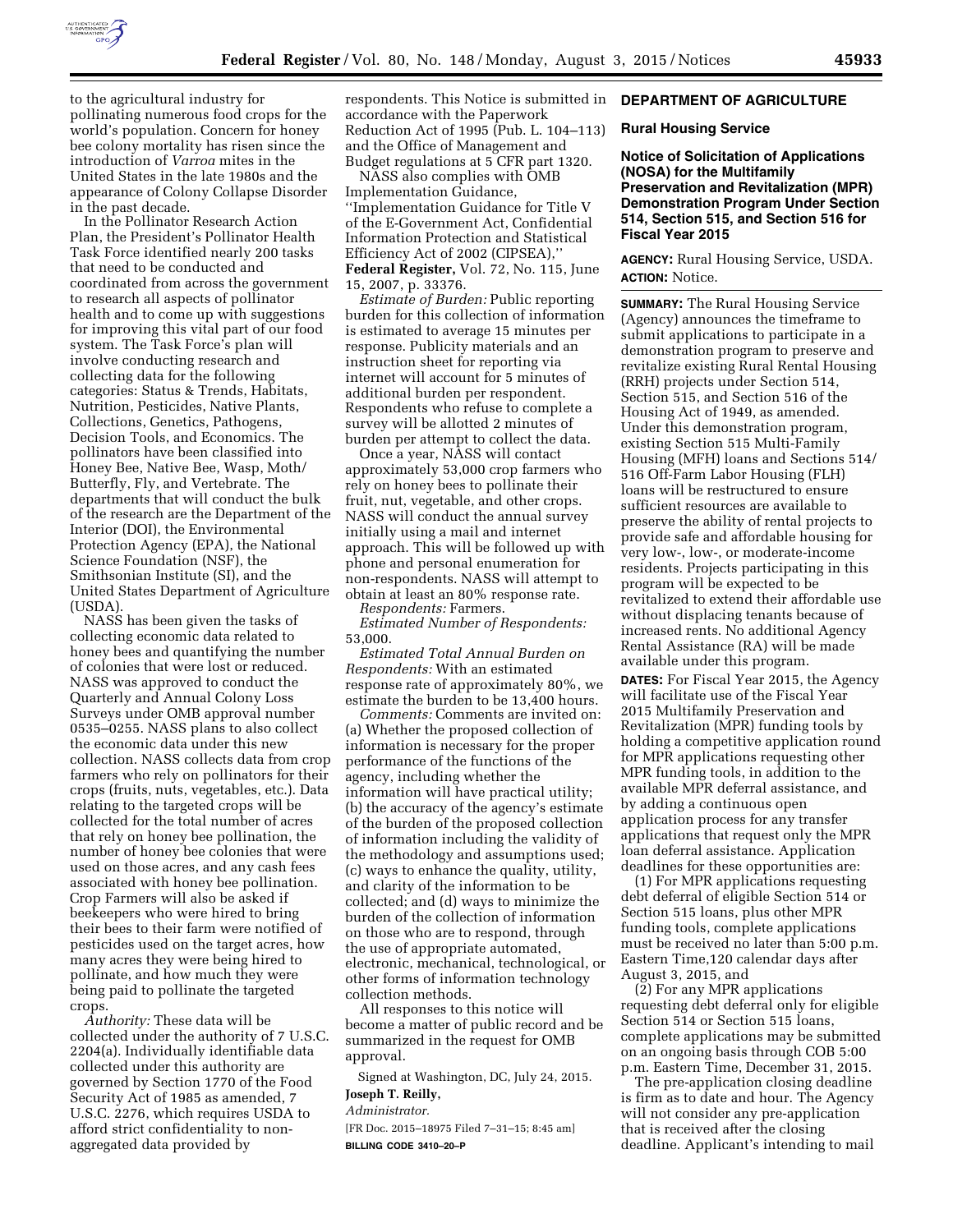pre-applications must allow sufficient time to permit delivery on or before the closing deadline. Acceptance by a post office or private mailer does not constitute delivery. Facsimile (FAX) and postage-due pre-applications will not be accepted.

## **FOR FURTHER INFORMATION CONTACT:**

Dean Greenwalt, *[dean.greenwalt@](mailto:dean.greenwalt@wdc.usda.gov) [wdc.usda.gov,](mailto:dean.greenwalt@wdc.usda.gov)* (314) 457–5933, and/or Abby Boggs *[abby.boggs@wdc.usda.gov,](mailto:abby.boggs@wdc.usda.gov)*  (615) 783 1382, Finance and Loan Analyst, Multi-Family Housing Preservation and Direct Loan Division, STOP 0782, (Room 1263–S) U.S. Department of Agriculture, Rural Development, 1400 Independence Avenue SW., Washington, DC 20250– 0782. All hard copy pre-applications and required documents (attachments) must be submitted to this address. (Please note these telephone numbers are not a toll-free numbers.)

**SUPPLEMENTARY INFORMATION:** This Fiscal Year (FY) 2015 funding for the MPR demonstration program will be posted on the Rural Development Web site, *[www.rd.usda.gov/newsroom/](http://www.rd.usda.gov/newsroom/notices-solicitation-applications-nosas) [notices-solicitation-applications-nosas.](http://www.rd.usda.gov/newsroom/notices-solicitation-applications-nosas)*  The commitment of program dollars will be made to applicants of selected applications that have fulfilled the necessary requirements for obligation, to the extent an appropriation act provides funding for the MPR demonstration program.

Expenses incurred in applying for this Notice will be borne by and be at the applicant's risk.

Of particular note this year, the Rural Housing Service (the Agency) will assign additional points to preapplications for projects based in or serving census tracts with poverty rates greater than or equal to 20 percent. This emphasis will support Rural Development's (RD) mission of improving the quality of life for Rural Americans and commitment to directing resources to those most in need.

A synopsis of this program and the pre-application's universal resource locator will be listed by Catalog of Federal Domestic Assistance Number or at Federal Grants Wire at *[http://](http://www.federalgrantswire.com) [www.federalgrantswire.com.](http://www.federalgrantswire.com)* 

# **Paperwork Reduction Act**

The information collection requirements contained in this Notice have received approval from the Office of Management and Budget (OMB) under Control Number 0570–0190.

#### **Overview**

*Federal Agency Name:* Rural Housing Service, USDA.

*Funding Opportunity Title:*  Multifamily Preservation and Revitalization Demonstration Program— Section 514, Section 515, and Section 516 for Fiscal Year 2015.

*Announcement Type:* Inviting responses in the form of preapplications from interested applicants.

*Catalog of Federal Domestic Assistance Number (CFDA):* 10.447.

# **I. Funding Opportunity Description**

The Consolidated and Further Continuing Appropriations Act, 2015, Public Law 113–235, signed December 16, 2014, authorized the Agency to conduct a demonstration program for the preservation and revitalization of the Section 515 MFH portfolio and Sections 514/516 Off-FLH portfolio. Section 514, Section 515 and Section 516 MFH programs are authorized by the Housing Act of 1949, as amended (42 U.S.C. 1484, 1485 and 1486) and provide Rural Development with the authority to provide financial assistance for low- income MFH and FLH and related facilities, as described in 7 CFR part 3560.

This Notice solicits pre-applications from interested borrowers/applicants to restructure existing MFH projects already participating in the Agency's Section 515 MFH portfolio and Sections 514/516 FLH portfolio for the purpose of revitalization and preservation. Eligible borrowers are sometimes referred to in this Notice as ''applicants,'' ''borrowers,'' ''applicant/ borrowers,'' or ''owners'' as seems most appropriate for the context of the relevant Notice provision. The MPR demonstration program shall be referred to in this Notice as the Multifamily Preservation and Revitalization demonstration program. Agency regulations for the Section 515 MFH program and the Sections 514/516 FLH program are published at 7 CFR part 3560.

The intent of the MPR demonstration program is to ensure that existing rental projects will continue to deliver decent, safe and sanitary affordable rental housing for 20 years, the remaining term of any Agency loan, or the remaining term of any existing Restrictive-Use Provisions (RUP) or prohibition, whichever ends later.

**Note:** All pre-applications will be selected by the Agency using the process described in this Notice, and the selected applicants will be invited to participate in the MPR demonstration program. Upon written notification to the Agency from the selected applicant of their acceptance to participate, an independent third-party Capital Needs Assessment (CNA) will be conducted to provide a fair and objective review of projected capital needs. The Agency shall implement any restructuring proposal that may be offered under this Notice through an

MPR Conditional Commitment (MPRCC) with the eligible borrower/applicant, which will include all the terms and conditions offered by the Agency.

One of the MPR tools to be used in this program is debt deferral for up to 20 years of the existing Section 514 or Section 515 loans obligated prior to October 1, 1991. The cash flow from the deferred payment will be deposited, as directed by the Agency, to the reserve account to help meet the future physical needs of the project, support new debt or to reduce rents, as determined by the Agency.

A. Debt deferral is described as follows:

1. *MPR Debt Deferral.* A deferral of the existing Section 514 or Section 515 Agency loan(s), obligated prior to October 1, 1991, for 20 years. If the term of any existing Section 514 or Section 515 loans is less than 20 years, the Agency will offer a re-amortization of the existing loans extending the term to a minimum of 20 years. Section 514 or Section 515 loans obligated prior to October 1, 1991, and subsequently transferred on new rates and terms may not be eligible for deferral. Any questions on whether or not a loan is eligible for deferral should be directed to the local RD State Office at: *[http://](http://teamrd.usda.gov/rd/emp_services/directory/states/Combined.doc) [teamrd.usda.gov/rd/emp](http://teamrd.usda.gov/rd/emp_services/directory/states/Combined.doc)*\_*services/ [directory/states/Combined.doc.](http://teamrd.usda.gov/rd/emp_services/directory/states/Combined.doc)* All terms and conditions of the deferral will be described in the MPR Debt Deferral Agreement. A balloon payment of principal and accrued interest will be due at the end of the deferral period. Interest will accrue at the promissory note rate and, if applicable, the subsidy will be applied as set out in the Agency's ''*Multiple Family Housing Interest Credit Agreement*'' Form RD 3560–9, which is available at *[http://](http://forms.sc.egov.usda.gov/efcommon/eFileServices/eForms/RD3560-9.PDF) [forms.sc.egov.usda.gov/efcommon/](http://forms.sc.egov.usda.gov/efcommon/eFileServices/eForms/RD3560-9.PDF) [eFileServices/eForms/RD3560-9.PDF.](http://forms.sc.egov.usda.gov/efcommon/eFileServices/eForms/RD3560-9.PDF)* 

B. Other Agency MPR funding tools are as follows:

1. *MPR Grant.* A grant limited to nonprofit applicants/borrowers only. The grant will be limited to the cost of correcting health and safety violations of a project identified by a CNA accepted by the Agency. The grant administration will be in accordance with applicable provisions of 2 CFR parts 200 and 400.

2. *MPR Zero Percent Loan.* A loan at zero percent interest. The loan's maximum term and amortization will be as authorized by the respective program authority.

(a) For Section 515 RRH projects, the maximum loan term is 30 years amortized over a maximum term of 50 years.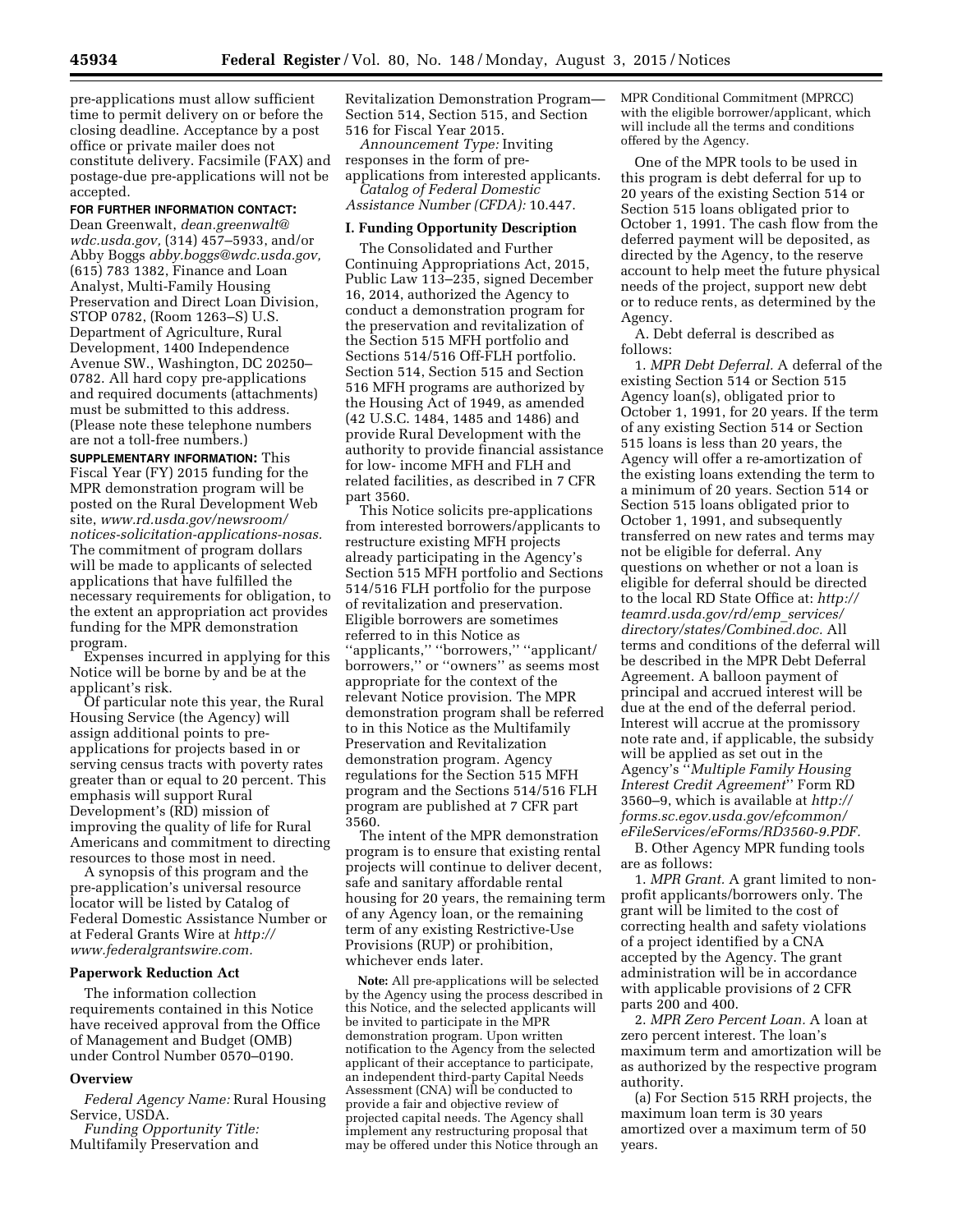(b) For Sections 514/516 projects, the loan will be amortized over a maximum term of 33 years.

3. *MPR Soft-Second Loan.* A loan with a one percent interest rate that will have its accrued interest and principal deferred to a balloon payment. The balloon payment will be due at the same time the latest maturing Section 514 or Section 515 loan already in place at the time of closing, or the maturity date of any current loan being re-amortized as part of the restructuring, is due.

MPR funds cannot be used to build community rooms, add additional parking areas, playgrounds, laundry rooms or additional new units, unless the additional unit(s) are needed for the project to meet the 5 percent fully accessible requirement as defined by Uniform Federal Accessibility Standards (UFAS), and the Agency concurs. However, other funding sources as outlined below in (a) through (f) can be used either for such revitalization and/or improvements:

### *4. Other Sources of Funds*

(a) Rural Development Section 515 Rehabilitation loan funds;

(b) Rural Development Sections 514/ 516 Off-Farm rehabilitation loan/grant funds;

(c) Rural Development Section 538 Guaranteed Rural Rental Housing (GRRH) program financing;

(d) Rural Development Multi-Family Housing Preservation Revolving Loan Funds program;

(e) Third-party loans, grants, tax credits and tax-exempt financing; and

(f) Owner-provided capital contributions in the form of a cash infusion. A cash infusion cannot be a loan.

Transfers, subordinations, and consolidations may be approved as part of an MPR transaction in accordance with 7 CFR part 3560. If a transfer is part of the MPR transaction, and the transfer includes a seller payment and/ or increase in the allowable Return to Owner (RTO), the transfer must first be underwritten to meet the requirements of 7 CFR 3560.406. The transfer underwriting may assume the deferral of all eligible Sections 514/516 or Section 515 loans. After the transfer has been underwritten and concurred with by the Agency's Multifamily Housing Preservation and Direct Loan Division, the MPR transaction may be underwritten.

For the purposes of the MPR demonstration program, the restructuring transactions will be identified by the Agency in three categories:

• Simple Transactions: These involve no change in ownership.

• Complex Transactions: These may consist of a project transfer to a new ownership, processed in accordance with 7 CFR 3560.406, with or without a consolidation, or transactions requiring a subordination agreement as a result of third-party funds. The applicant will submit one preapplication. If a consolidation is proposed, all projects to be consolidated must be submitted on one preapplication and be located in the same market area.

To be considered in the same market area, projects must be in a neighborhood or similar area where the property competes for tenants; managed under one management plan and one management agreement; and, in sufficiently close proximity to permit convenient and efficient management of the property.

Applicants should discuss proposed consolidations with the Rural Development State Office in the State(s) where the projects are located prior to filing their MPR pre-application to ensure Rural Development concurs with the applicant's market area estimation.

If either the Agency or the owner chooses to remove one or more projects from the proposal, this may be done without affecting the eligibility of the complex transaction. To be a complex transaction, the Agency assumes only one project remains at the MPR closing.

• Portfolio transactions: These include two or more projects with one stay-in owner, or two or more projects with multiple project sale transactions to a common purchaser all located in one State. A stay-in-owner is defined as an existing Section 515 or Sections 514/ 516 borrower who owns two or more properties either as a single ownership entity or as separate legal entities with at least one common general partner/ managing member. Each project included in the portfolio will be submitted on a separate pre-application form unless some projects are located in the same market area, as defined above, and are being consolidated. Any projects in the portfolio proposed to be consolidated should be listed on the same pre-application form. Each preapplication must have the same portfolio name. If the owner chooses to remove one or more projects from the proposal, at least two projects must remain in order to be classified as a portfolio transaction. At the end of the transaction, the Agency assumes there will be two or more projects. The projects of the stay-in owner or common purchaser must have at least one general partner/managing member in common.

Transactions within each category may utilize any or all MPR funding tools described above in paragraph I, ''Funding Opportunity Description.'' MPR tools available through the MPR demonstration program will be used to address preservation and rehabilitation needs identified in the Agency accepted CNA.

Liens against the project, with the exception of Agency deferred debt, cannot exceed the Agency-approved security value of the project. All Agency debt, either in first lien position or a subordinated lien position, must be secured by the project, except deferred debt, which is not included in the Agency's total lien position for computation of the Agency's security value. Payment of any deferred debt will not be required from normal project operations income. Payment of any deferred debt will be required from excess cash generated from project operations after all other secured debts are satisfied or as directed by the Agency.

## Maturing Mortgage Applications

The Agency recognizes that a number of Section 515 and Sections 514/516 properties are financed through mortgages scheduled to mature through calendar year 2018. The Agency will make an MPR debt deferral available to properties with all Agency mortgages maturing on or before December 31, 2018, in order to extend the affordable use of the housing and continue its eligibility for Section 521 Rental Assistance. Notwithstanding any other provisions of this Notice, applicants applying for a deferral of their eligible mortgage debt will be required to meet the eligibility requirements in either 7 CFR 3560.55 or 3560.555, as determined applicable by the Agency. Applicants applying solely for deferral of eligible maturing mortgages will only be required to submit the MPR preapplication within the established deadlines set out in the **DATES** section of this Notice; no additional supporting documentation is required.

The applicant will complete the MPR pre-application documenting the date the Agency loans will mature. The Agency reserves the right to approve an MPR debt deferral under this paragraph in its sole discretion, based on factors including but not limited to: The preceding 12-month average physical vacancy; analysis of current ownership; evidence the property is financially solvent; the current physical condition of the property; amount of assistance needed to meet immediate and long term physical needs of the property; and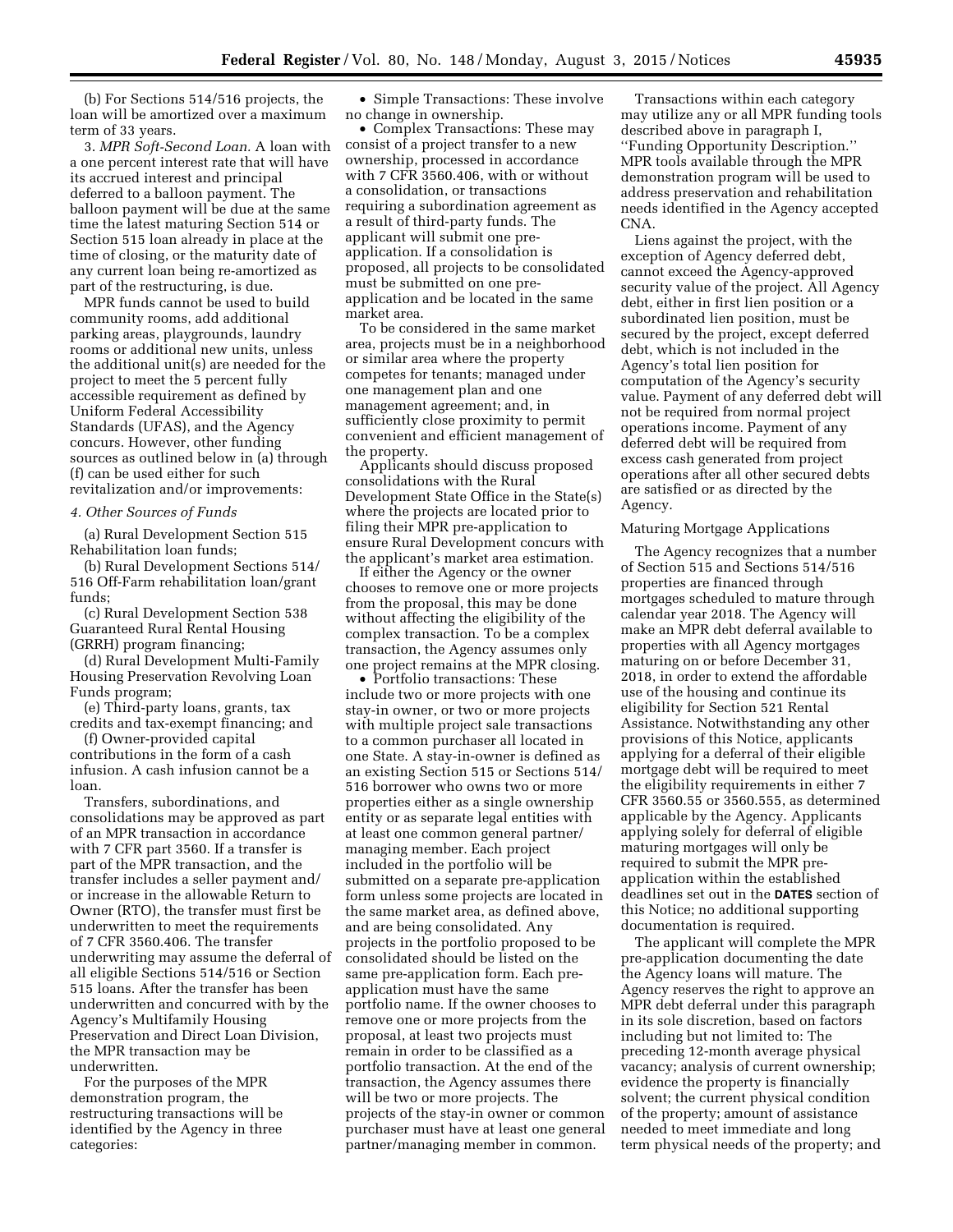the availability of other subsidized housing within the community.

If other MPR tools are needed, in addition to debt deferral, the Agency will require selected applicants to submit an approved Capital Needs Assessment to provide a fair and objective review of the property's projected physical needs.

## **II. Award Information**

All Agency funding of preapplications selected under this Notice will carry over to the next fiscal year and be considered for funding. However, pre-applications selected under this Notice must be approved by the Agency no later than December 31, 2017. Any pre-applications selected under this Notice, not approved by the Agency prior to December 31, 2017, will be considered automatically withdrawn. Applicants may reapply for funding under future Notices.

Applicants are alerted the Agency has unfunded applications carried over from prior Notices that will receive priority consideration for funding approval in FY 2015 based on the terms of those Notices. If fiscal year funds available for the MPR demonstration program are fully committed before all eligible preapplications selected for further processing under this Notice are funded, the Agency may suspend further processing of the pre-applications at that time.

MPR funding tools will be used in accordance with 7 CFR part 3560. The program will be administered within the resources available to the Agency through Public Law 113–235 and any future appropriations for the preservation and revitalization of Sections 514/516 and Section 515 financed projects. In the event that any provisions of 7 CFR part 3560 conflict with this Notice, the provisions of this Notice will take precedence.

## **III. Eligibility Information**

A. Applicants (and the principals associated with each applicant) must meet the following requirements:

1. All applicants must meet the eligibility requirements included in 7 CFR 3560.55 or 3560.555, as determined appropriate by the Agency. This Notice requires selected applicants to make the required equity contribution as outlined in 3560.63(c) for any new Section 515 loan offered as part of the MPR. Funds committed under Section I may be used to fund all or a portion of the required equity contribution. Loan applicants will not be given consideration for any increased equity value the property may have since the initial loan was made. Eligibility also includes the continued

ability of the borrower/applicant to provide acceptable management and will include an evaluation of any current outstanding deficiencies. Any outstanding violations or extended open findings as defined in Section V, and recorded in the Agency's automated Multi-Family Information System (MFIS), will preclude further processing of any MPR applications associated with the applicant/borrower as well as any affiliated entity having a 10 percent or more ownership interest unless there is a current, approved workout plan in place and the plan has been satisfactorily followed for a minimum of 6 consecutive months, as determined by the Agency.

2. For Section 515 RRH projects, the average physical vacancy rate for the 12 months preceding this Notice's publication date can be no more than 10 percent for projects consisting of 16 or more revenue units and no more than 15 percent for projects less than 16 revenue units unless an exception applies under section VI paragraph (1) of this Notice. If a project consolidation is involved, the consolidation will remain eligible so long as the average vacancy rate for each individual project meets the occupancy standard noted in this paragraph. Projects that do not meet the occupancy threshold at the time of filing the application, regardless of reason, may be withdrawn by the owner or the Agency without jeopardizing the application.

3. For Sections 514/516 FLH projects, rather than an average physical vacancy rate as noted in section (ii) above, a positive cash flow for the previous full 3 years of operation is required unless an exception applies as described section  $III(A)(2)$ , above.

4. Ownership of and ability to operate the project after the transaction is completed. In the event of a transfer, the proposed transferee must submit evidence of site control. Evidence may include a Purchase Agreement, Letter of Intent, or other documentation acceptable to the Agency.

5. An Agency approved CNA (for guidance refer to *[http://](http://www.rd.usda.gov/programs-services/housing-preservation-revitalization-demonstration-loans-grants) [www.rd.usda.gov/programs-services/](http://www.rd.usda.gov/programs-services/housing-preservation-revitalization-demonstration-loans-grants) [housing-preservation-revitalization](http://www.rd.usda.gov/programs-services/housing-preservation-revitalization-demonstration-loans-grants)[demonstration-loans-grants](http://www.rd.usda.gov/programs-services/housing-preservation-revitalization-demonstration-loans-grants)*) and an Agency financial evaluation must be conducted to ensure that utilization of the restructuring tools of the MPR demonstration program is financially feasible and necessary for the revitalization and preservation of the project for affordable housing. Initial eligibility for processing will be determined as of the date of the preapplication filing deadline. The Agency reserves the right to discontinue processing any application due to

material changes in the applicant's status occurring at any time after the initial eligibility determination.

6. All grant-eligible applicants must obtain a Dun and Bradstreet Data Universal Numbering System (DUNS) number and register in the Central Contractor Registration (CCR) prior to submitting a pre-application pursuant to 2 CFR 25.200. In addition, an entity applicant must maintain registration in the CCR database at all times during which it has an active Federal award or an application or plan under consideration by the Agency. Similarly, all recipients of Federal Financial Assistance are required to report information about first-tier, sub-awards and executive compensation, in accordance with 2 CFR part 170. So long as an entity applicant does not have an exception under 2 CFR 170.110(b), the applicant must have the necessary processes and systems in place to comply with the reporting requirements should the applicant receive funding. See 2 CFR 170.200(b).

# **IV. Application and Submission Information**

A. The general steps of the MPR application process are as follows:

1. *Pre-application:* Applicants submit a pre-application described in Section IV below along with any supporting documentation as outlined in the Notice. Failure to timely submit all required documentation will result in an incomplete pre-application. This preapplication process is designed to lessen the cost burden on all applicants, including those who may not be eligible or whose proposals may not be feasible.

**Note:** If you receive a loan or grant award under this Notice, USDA reserves the right to post all information submitted as part of the pre-application/application package, which is not protected under the Privacy Act, on a public Web site with free and open access to any member of the public.

2. *Eligible Projects:* Using criteria described below in Section III, the Agency will conduct an initial screening for eligibility. As described in Section VI, the Agency will conduct an additional eligibility screening later in the application process.

3. *Scoring and Ranking:* All complete, eligible and timely-filed preapplications will be scored, ranked and put in potential funding categories as discussed in Sections VI and VII below.

4. *Formal Applications:* Top ranked pre-applicants will receive a letter from the Agency inviting them to submit a formal application. As discussed in Section III of this Notice, the Agency will require the owner to provide a CNA, completed in accordance with the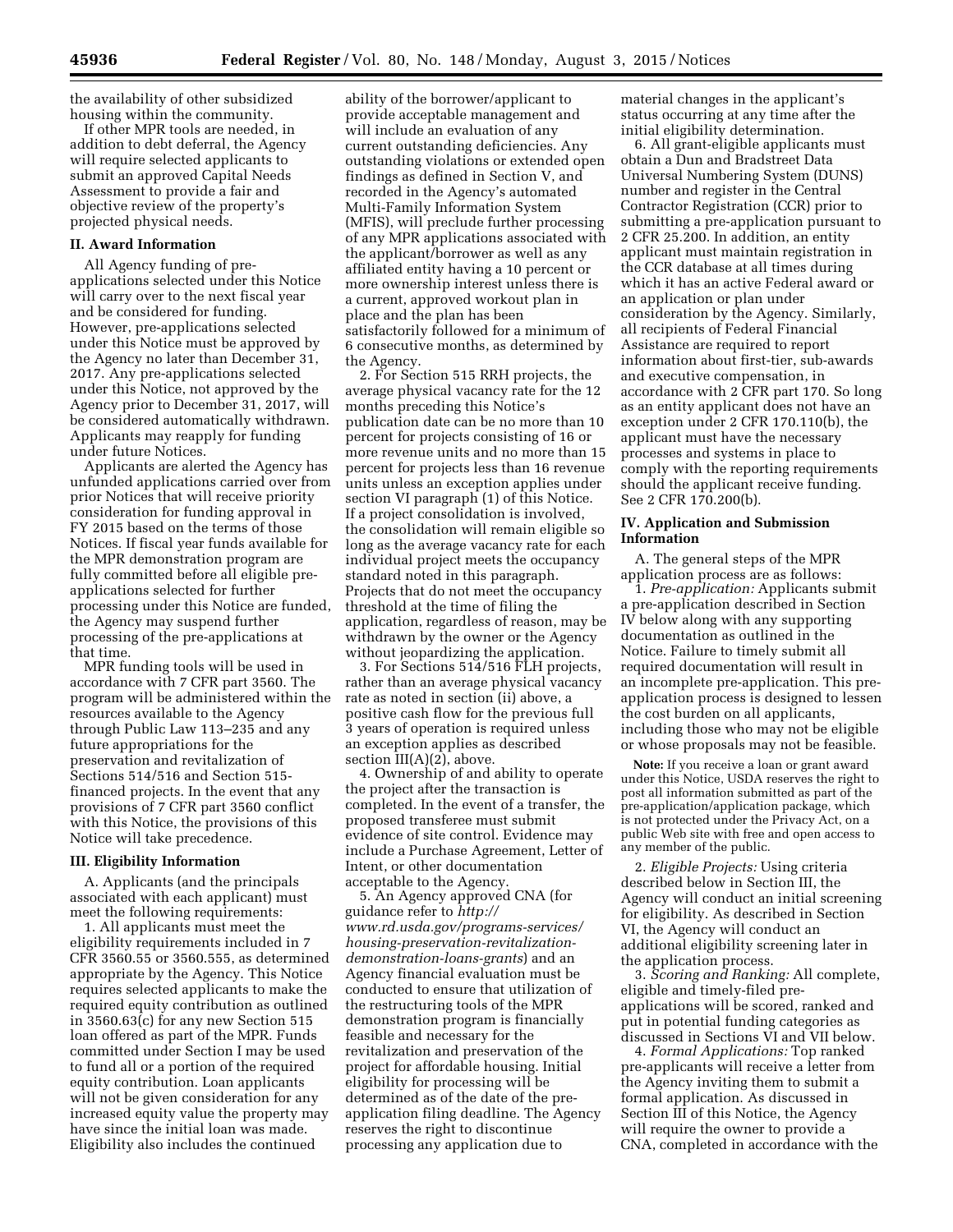Agency's published guidance (available at *[http://www.rd.usda.gov/programs](http://www.rd.usda.gov/programs-services/housing-preservation-revitalization-demonstration-loans-grants)[services/housing-preservation](http://www.rd.usda.gov/programs-services/housing-preservation-revitalization-demonstration-loans-grants)[revitalization-demonstration-loans](http://www.rd.usda.gov/programs-services/housing-preservation-revitalization-demonstration-loans-grants)[grants](http://www.rd.usda.gov/programs-services/housing-preservation-revitalization-demonstration-loans-grants)*) to underwrite the proposal to determine financial feasibility. Applicants will be informed of any proposals that are determined to be incomplete, ineligible or financially infeasible. Any proposal denied by the Agency will be returned to the applicant, and the applicant will be given appeal rights pursuant to 7 CFR part 11.

5. *Financial Feasibility:* The Agency will use the results of the CNA to help identify the need for resources and applicant provided information regarding anticipated or available thirdparty financing, in order to determine the financial feasibility of each potential transaction, using restructuring tools available either through existing regulatory authorities or specifically authorized through the MPR demonstration program. A project is financially feasible when it can provide affordable, decent, safe, and sanitary housing for 20 years or the remaining term of any Agency loan, whichever ends later, by using the authorities of this program while minimizing the cost to the Agency, and without increasing rents for eligible tenants or farm laborers, except when necessary to meet normal and necessary operating expenses, as determined by the Agency. If the transaction is determined financially feasible by the Agency, the borrower will be offered a restructuring proposal, subject to available funding. This will include a requirement that the borrower execute, for recordation, an Agency-approved Restrictive-Use Covenant (RUC) for a period of 20 years, the remaining term of any loans, or the remaining term of any existing RUPs, whichever ends later. The restructuring proposal will be established in the MPRCC.

6. *MPR Agreements:* If the offer is accepted by the applicant, the applicant must sign and return the MPRCC. By signing the offer, the applicant agrees to the terms of the MPRCC. Any thirdparty lender will be required to subordinate to the Agency's RUC unless the Agency determines, on a case-bycase basis, that the lender's refusal to subordinate will not compromise the purpose of the MPR demonstration program.

7. *General Requirements:* The MPR transactions may be conducted with a stay-in owner (simple) or may involve a change in ownership (complex or portfolio). Any housing or related facilities that are constructed or repaired must meet the Agency design and

construction standards and the development standards contained in 7 CFR part 1924, subparts A and C, respectively. Once constructed or rehabbed, Section 515 MFH and Sections 514/516 FLH projects must be managed in accordance with 7 CFR part 3560. Tenant eligibility will be limited to persons who qualify as an eligible household under Agency regulations. Tenant eligibility requirements are contained in 7 CFR 3560.152.

B. The application submission and scoring process will be completed in two phases in order to avoid unnecessary effort and expense on the part of applicants, are as follows:

1. Phase I—The first phase is the preapplication process. Applicants must submit a complete pre-application by the deadline listed under the **DATES** section of this Notice. The applicant's submission will be classified as ''complete'' when the MPR preapplication is received in the correct format and place as described in this Notice for each existing property the applicant wishes to be considered in the demonstration program. In the event the MPR proposal involves a project consolidation, it will be completed in accordance with 7 CFR 3560.410. One pre-application for the proposed consolidated project is required and must identify each project included in the consolidation. If the MPR proposal involves a portfolio transaction (sale or stay-in owner), one pre-application for each project in the portfolio is required and each pre-application must identify each project included in the portfolio transaction. In order for the preapplication to be considered complete, all applicable information requested on the MPR pre-application form must be provided. Additional information that must be provided with the preapplication to be considered complete, when applicable, includes:

(a) For all transfers of ownership, evidence of site control must be provided.

(b) Current market data (defined as no more than 6 months old at time of filing) for any project not meeting the occupancy standards cited in sections III(2) and III(3) above. The market data must demonstrate there is need *f*or the project evidenced by waiting lists and a housing shortage confirmed by local housing agencies and realtors and accepted by the Agency. The market data must show a clear need and demand for the project once a restructuring transaction is completed. The results of the survey of existing or proposed rental or labor housing, including complex name, location, number of units, bedroom mix, family

or elderly type, year built, and rent charges must be provided, as well as the existing vacancy rate of all available rental units in the community, their waiting lists and amenities, and the availability of RA or other subsidies. The Agency will determine whether or not the proposal has market feasibility based on the data provided by the applicant. Any costs associated with the completion of the market data is not an eligible program project expense.

(c) For a property that has been sold to a non-profit entity under the Sale to Non-Profit process defined in 3560, Subpart N, a copy of the recorded Deed.

Unless an exception under this section applies, the requirements stated in Section III, paragraphs (2) and (3) of this Notice must be met.

**Note:** All documents must be received on or before the pre-application closing deadline to be considered complete and timely filed. Pre-applications that do not include evidence of site control for transfer proposals or current market data for projects that do not meet the occupancy standards of Section III paragraphs (2) and (3) of this Notice, will be considered incomplete and will be returned to the applicant.

2. Phase II—The second phase of the application process will be completed by the Agency based on Agency records and the pre-application information submitted. All complete, eligible, and timely-filed pre-applications will be scored and ranked based on points received during this two-phase application process. Further, the Agency will categorize each MPR proposal as being a Simple, Complex, or Portfolio transaction based on the information submitted on the pre-application, in accordance with the category descriptions provided in Section I of this Notice.

Pre-applications can be submitted either electronically or in hard copy. The Agency will record pre-applications received electronically by the actual date and time received in the MPR Web site mail box. This date may impact ranking of the pre-application as discussed under section VI. For all hard copy pre-applications received, the recorded receipt time will be the close of business time for the day received, for the location to which the preapplications are sent. Assistance for filing electronic and hard copy preapplications can be obtained from any Rural Development State Office. USDA Rural Development MFH State Office contacts can be found at *[http://](http://teamrd.usda.gov/rd/emp_services/directory/states/Combined.doc) [teamrd.usda.gov/rd/emp](http://teamrd.usda.gov/rd/emp_services/directory/states/Combined.doc)*\_*services/ [directory/states/Combined.doc](http://teamrd.usda.gov/rd/emp_services/directory/states/Combined.doc)* 

(**Note:** Telephone numbers listed in the Web site are not toll-free.)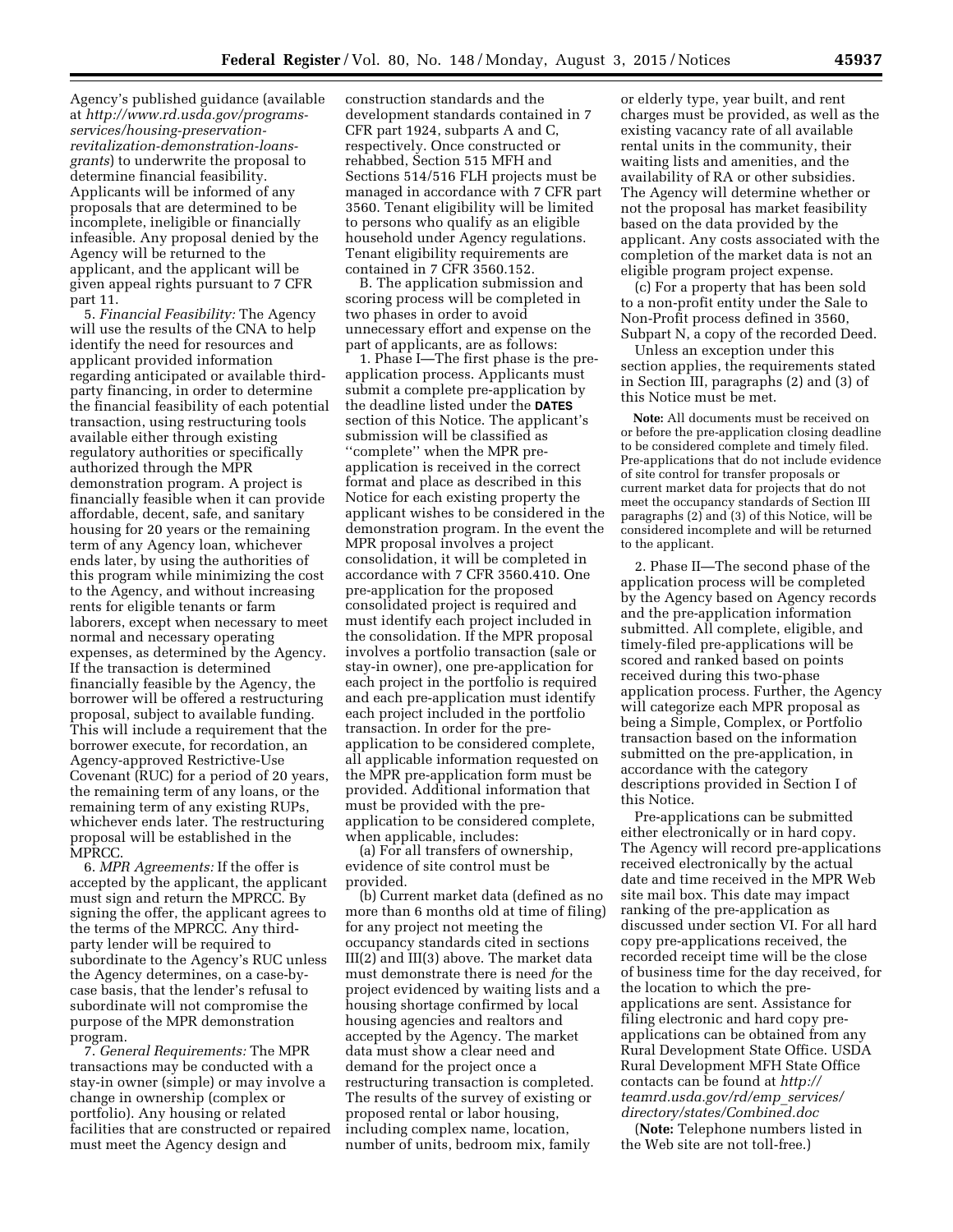The pre-application is in Adobe Acrobat format and may be completed as a fillable form. The form contains a button labeled ''Submit by Email.'' Clicking on the button will result in an email containing a completed preapplication being sent to the MPR Web site mail box for consideration. If a purchase agreement or market data is required, these additional documents are to be attached to the resulting email prior to submission.

Pre-applications may be downloaded from the Agency's Web site at *[http://](http://www.rd.usda.gov/programs-services/housing-preservation-revitalization-demonstration-loans-grants) [www.rd.usda.gov/programs-services/](http://www.rd.usda.gov/programs-services/housing-preservation-revitalization-demonstration-loans-grants) [housing-preservation-revitalization](http://www.rd.usda.gov/programs-services/housing-preservation-revitalization-demonstration-loans-grants)[demonstration-loans-grants](http://www.rd.usda.gov/programs-services/housing-preservation-revitalization-demonstration-loans-grants)* or obtained by contacting the State Office in the State the project is located. Hard copy pre-applications and additional materials can be mailed to the attention of Dean Greenwalt or Abby Boggs, Finance and Loan Analyst, Multi-Family Housing Preservation and Direct Loan Division, STOP 0782, (Room 1263–S), U.S. Department of Agriculture, Rural Development, 1400 Independence Avenue SW., Washington, DC 20250–0782.

## **V. Application Review Information**

A. Pre-application ranking points will be based on information provided during the submission process, and in Agency records. Only timely, complete pre-applications requesting debt deferral of eligible Section 514 or Section 515 loans plus other MPR funding tools will be ranked. Points will be awarded as follows:

1. *Contribution of other sources of funds.* Other funds are those discussed in Section I.B, ''Other Sources of Funds'' paragraph, items (a) through (f), above. Points will be awarded based on documented written evidence that the funds are *committed,* as determined by the Agency. ''Commitment'' means an actual award of funds, or another contractual agreement between a thirdparty funder and the borrower/applicant entity to provide funds.] Commitments that include the terms such as 'may' or 'intend' will not be acceptable for scoring purposes. The maximum points awarded for this criterion is 25 points. These points will be awarded in the following manner:

(a) Evidence of a commitment of at least \$3,000 to \$5,000 per unit per project from other sources—15 points, or

(b) Evidence of a commitment greater than \$5,000 per unit per project from other sources—25 points.

2. *Owner contribution.* Points will be awarded if the owner agrees to make a contribution of at least \$10,000 per project to pay transaction costs. (These

funds cannot be from the project's reserve, operating funds, tax credit equity or be in the form of donated services provided by the applicant.) Transaction costs are defined as those Agency-approved costs required to complete the transaction under this Notice and include, but are not limited to the CNA, legal and closing costs, appraisal costs and filing/recording fees. This contribution must be deposited into the respective project reserve account prior to closing the MPR transaction from the owner's nonproject resources. 20 points

3. *Owner contribution for the hard costs of construction.* (These funds cannot be from the project's reserve account or project's general operating account or in the form of a loan.) Hard costs of construction are defined as those costs for materials equipment, property or machinery required to complete the proposal under this Notice. Hard costs must be itemized on Form RD 1924–13, ''*Estimate and Certificate of Actual Cost*''. Form RD 1924–13 can be found at: *[http://](http://forms.sc.egov.usda.gov/efcommon/eFileServices/eForms/RD1924-13.PDF) [forms.sc.egov.usda.gov/efcommon/](http://forms.sc.egov.usda.gov/efcommon/eFileServices/eForms/RD1924-13.PDF) [eFileServices/eForms/RD1924-13.PDF.](http://forms.sc.egov.usda.gov/efcommon/eFileServices/eForms/RD1924-13.PDF)* 

The minimum contribution required to receive these points is \$1,000 per unit per project, which will be required to be deposited in the project reserve account or supervised/construction account, as directed by Rural Development, prior to closing. An increased RTO may be allowed for funds committed in accordance with 7 CFR 3560.406(d)(14)(ii). 10 points

4. *Maturing Mortgages.* Points will be awarded to properties where all existing RD loans will mature *(make their final loan payment) on or before December 31, 2018. 10 Points.* 

5. *Persistent poverty counties.* Points will be awarded to projects located in persistent poverty counties. A persistent poverty county is a classification for counties in the United States that have had a relatively high rate of poverty over a long period. The USDA's Economic Research Service (ERS) (*[http://](http://ers.usda.gov/) [ers.usda.gov/](http://ers.usda.gov/)*) is the main source of economic information and research for USDA and a principal agency of the U.S. Federal Statistical System located in Washington, DC. ERS has defined counties as being persistently poor if 20 percent or more of their populations were living in poverty over the last 30 years (measured by the 1980, 1990, and 2000 decennial censuses and 2006–2010 American Community Survey 5-year estimates). 10 points

6. Points may be awarded to projects that have been adversely impacted by an event that, as determined by the Agency, directly and exclusively results

from the occurrence of natural causes that could not have been prevented by the exercise of foresight or caution over the previous 24 months, or other unavoidable accident causing physical property damage or failure that is not reimbursable by property, casualty or liability insurance any other form of third-party compensation, such as disaster loans and grants from other agencies. 25 points

7. *Age of project.* For a project consolidation (including portfolio transactions) proposal, the project with the earliest operational date (operational date is the date the project initially placed in service and documented in MFIS) will be used in determining the age of the project. Since the age of the project and the date the project placed in service are generally directly related to physical needs, a maximum of 30 points will be awarded based on the following criteria:

(a) Projects with initial operational dates prior to December 21, 1979—30 points.

(b) Projects with initial operational dates on or after December 21, 1979, but before December 15, 1989—20 points.

(c) Projects with initial operational dates on or after December 15, 1989, but before October 1, 1991—10 points.

(d) Projects with initial operational dates on or after October 1, 1991—0 points;

8. Projects with Open Physical Findings. An ''Open Physical Finding'' is a condition at the property, identified by the Agency that is not in compliance with the Agency standards published in 7 CFR 3560.103. Projects with Open Physical Findings classified ''B'', ''C,'' or ''D'', as defined below, will be awarded points in the following manner:

# *Class ''D'' Projects*

Class ''D'' projects are those projects that are in default and may be taken into inventory, be lost to the program, or cause the displacement of tenants. Defaults can be monetary or nonmonetary. Projects in default are those where the Agency has notified the borrower of a violation using the Agency's servicing letter process, and the borrower has not addressed the violation to the Agency's satisfaction.

## *Class ''C'' Projects*

Class ''C'' projects are projects with Open Physical or Financial findings or violations, which are not associated to an approved workout and/or transition plan. This can *include* projects with violations where a servicing letter has been issued but 60 calendar days have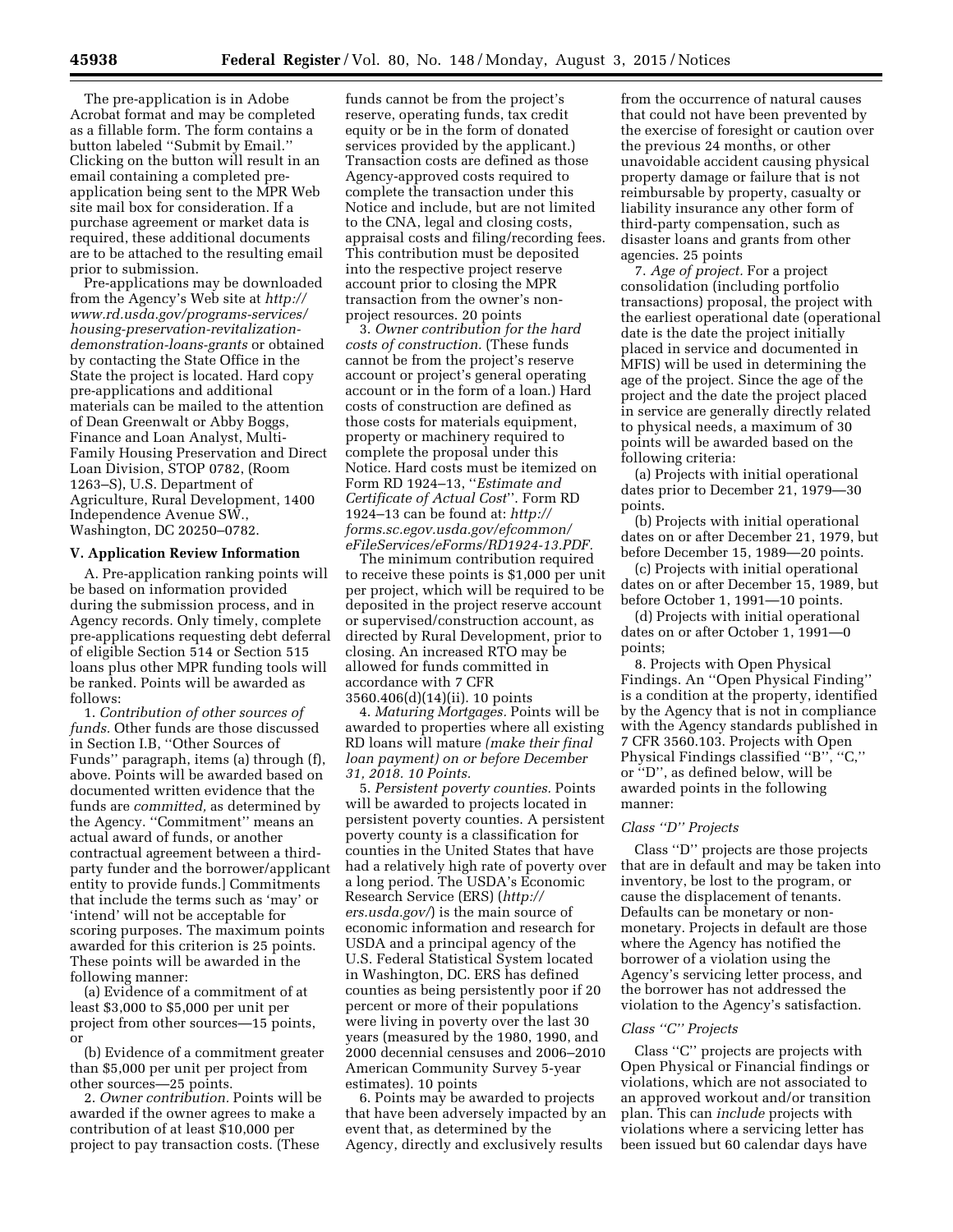not passed since the issuance of the first servicing letter.

### *Class ''B'' Projects*

Class ''B'' projects indicate the Agency has taken servicing steps and the borrower is cooperating to resolve identified findings or violations by associating an approved workout plan and/or transition plan.

*For transfer proposals:* 

(a) For projects classified a ''C'' or ''D'' for 24 months or more. 20 points

(b) For projects classified as a ''C'' or ''D'' for less than 24 months. 15 points

*Stay-in owner proposals:* 

(a) For projects classified as a ''B'' as a result of a workout and/or transition plan approved by the Agency prior to April 1, 2015. 25 points.

(b) Projects with an Agency ''C'' classification *for 24 months* or longer with Open Findings at the time the MPR pre- application is filed, will not be eligible to participate in the MPR demonstration program.

1. Closed Sale of Section 515 projects to non-profit/Public Housing Authority. The Agency will award 20 points for projects that have been sold to nonprofit organizations under the prepayment process as explained in 7 CFR part 3560, subpart N. To receive points, the borrower/applicant must provide a copy of *the filed deed with their pre-application.* 20 points.

2. Prior approved Capital Needs Assessments (CNAs). In the interest of ensuring timely application processing and underwriting, the Agency will award up to 20 points for projects with CNAs already approved by the Agency. ''Approved'' means the date the CNA or an updated CNA was approved by the Agency. CNAs or updates before October 1, 2013, may not be used for MPR underwriting without an update approved by the Agency. Points will be awarded for:

(a) CNAs approved on or after October 1, 2014, but prior to the publication of this Notice 20 points

(b) CNAs approved on or after October 1, 2013, but prior to October 1, 2014, 10 points

2. Tenant service provision. The Agency will award 5 points for applications that include new services provided by either a for-profit or a nonprofit organization, which may include a faith-based organization, or by another Government agency. Such services shall be provided at no cost to the project and shall be made available to all tenants. Examples of such services may include transportation for the elderly, afterschool day care services or after-school tutoring. 5 points.

3. For portfolio sales and project consolidations, the Agency will award the following points:

(a) Proposal does not involve a consolidation of properties 0 points;

(b) Proposal involves a consolidation of 2–4 properties 5 points;

(c) Proposal involves a consolidation of 5 or more properties 10 points.

4. Energy Conservation, Energy Generation, and Green Property Management. Under the MPR Energy Initiatives, projects may receive a maximum of 42 points under three categories: Energy Conservation, Energy Generation, and Green Property Management.

### (a) Energy Conservation 30 Points

Pre-applications for rehabilitation and preservation of projects may be eligible to receive a maximum of 30 points for the following energy conservation measures.

(1) Participation in the Green Communities program by the Enterprise Community Partners, *[http://](http://www.enterprisecommunity.com/solutions-and-innovation/enterprise-green-communities) [www.enterprisecommunity.com/](http://www.enterprisecommunity.com/solutions-and-innovation/enterprise-green-communities) [solutions-and-innovation/enterprise](http://www.enterprisecommunity.com/solutions-and-innovation/enterprise-green-communities)[green-communities,](http://www.enterprisecommunity.com/solutions-and-innovation/enterprise-green-communities)* will be awarded 30 points for any project that qualifies for the program. At least 30 percent of the points needed to qualify for the Green Communities program must be earned under the Energy Efficiency section of the Green Communities program. Green Communities has an initial checklist indicating prerequisites for participation. Each applicant must provide a checklist establishing that the prerequisites for each program's participation will be met. Additional points will be awarded for checklists that achieve higher levels of energy efficiency certification as set forth in paragraph 2 below. All checklists must be accompanied by a signed affidavit by the project architect or engineer stating that the goals are achievable.

(2) If you are not enrolling in the Green Communities program, then points can be accumulated for each of the following items up to a total of 20 points. Provide documentation to substantiate your answers below: Documentation may include a signed statement agreeing to replace the items, when needed, with Energy Star rated items.

(i) This proposal includes the replacement of heating, ventilation and air conditioning (HVAC) equipment with Energy Star qualified heating, ventilation, and air conditioning equipment. 3 points

(ii) This proposal includes the replacement of windows and doors with Energy Star qualified windows and doors. 3 points

(iii) This proposal includes additional attic and wall insulation that exceeds the required R-Value of these building elements for your areas as per the International Energy Conservation Code 2012. Two points will be awarded if all exterior walls exceed insulation code, and 1 point will be awarded if attic insulation exceeds code for a maximum of 3 points.

(iv) This proposal includes the reduction in building shell air leakage by at least 15 percent as determined by pre- and post-rehab blower door testing on a sample of units. Building shell air leakage may be reduced through materials such as caulk, spray foam, gaskets and house-wrap. Sealing of duct work with mastic, foil-backed tape, or aerosolized duct sealants can also help reduce air leakage. 3 points

(v) This proposal includes 100 percent of installed appliances and exhaust fans that are Energy Star qualified. 2 points

(vi) This proposal includes 100 percent of installed water heaters that are Energy Star qualified. 2 points

(vii) This proposal included replacement of 100 percent of toilets with flush capacity of more than 1.6 gallon flush capacity with new toilets having 1.6 gallon flush capacity or less, and with Environment Protection

Agency (EPA) Water Sense label. 1 point (viii) This proposal includes 100 percent of new showerheads with EPA Water Sense label. 1 point

(ix) This proposal included 100 percent of new faucets with EPA Water Sense label. 1 point

(x) This proposal included 100 percent energy-efficient lighting including, but not limited to, Energy Star qualified fixtures, compact fluorescent replacement bulbs in standard incandescent fixtures and Energy Star ceiling fans. 1 point AND

(3) Participation in local green/energy efficient building standards. Applicants who participate in a city, county, or municipality program will receive an additional 2 points. The applicant should be aware and look for additional requirements that are sometimes embedded in the third-party program's rating and verification systems. 2 points

#### 5. Energy Generation (Maximum 5 Points)

Pre-applications which participate in the Green Communities program by the Enterprise Community Partners, or receive at least 20 points for Energy Conservation measures, are eligible to earn additional points for installation of on-site renewable energy sources. Renewable, on-site energy generation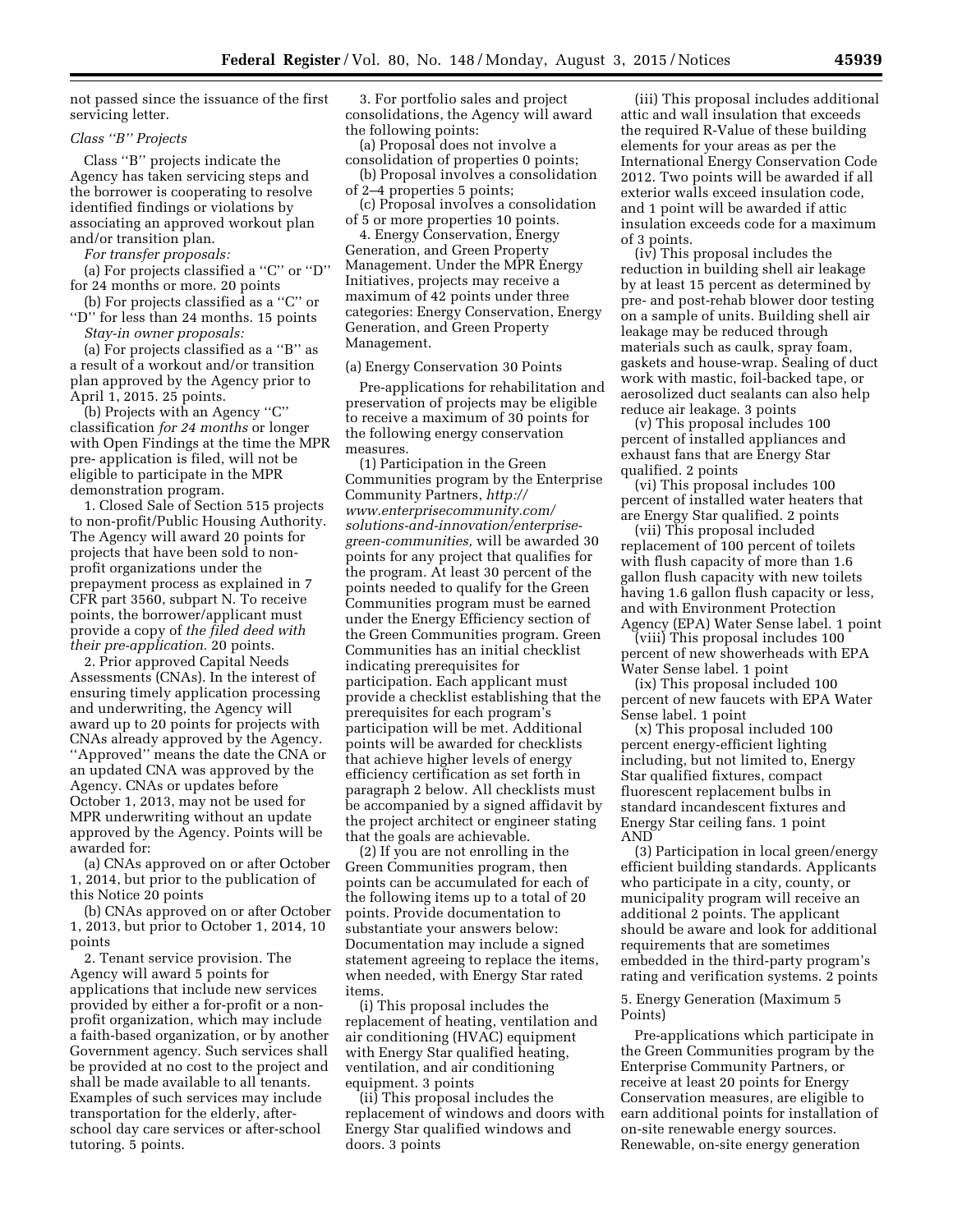will complement a weather-tight, wellinsulated building envelope with highly efficient mechanical systems. Possible renewable energy generation technologies include, but are not limited to: Wind turbines and micro-turbines, micro-hydro power, photovoltaic (capable of producing a voltage when exposed to radiant energy, especially light), solar hot water systems and biomass/biofuel systems that do not use fossil fuels in production. Geo-exchange systems are highly encouraged as they lessen the total demand for energy and, if supplemented with other renewable energy sources, can achieve zero energy consumption more easily.

Points under this paragraph will be awarded as follows. Projects with preliminary or rehabilitation building plans and energy analysis that propose a 10 percent to 100 percent energy generation commitment (where generation is considered to be the total amount of energy needed to be generated on-site to make the building a net-zero consumer of energy) may be awarded points corresponding to their percent of commitment as follows:

(a) 0 to 9 percent commitment to energy generation receives 0 points; (b) 10 to 20 percent commitment to

energy generation receives 1 point;  $(c)$  21 to 40 percent commitment to

energy generation receives 2 points; (d) 41 to 60 percent commitment to

energy generation receives 3 points; (e) 61 to 80 percent commitment to

energy generation receives 4 points; (f) 81 to 100 percent or more

commitment to energy generation receives 5 points.

In order to receive more than 1 point for this energy generation paragraph, an accurate energy analysis prepared by an engineer will need to be submitted with the pre-application. Energy analysis of preliminary building plans using industry-recognized simulation software must document the projected total energy consumption of the building, the portion of building consumption which will be satisfied through on-site generation, and the building's Home Energy Rating System (HERS) score.

## 6. Green Property Management Credentials 5 Points

Pre-applications may be awarded an additional 5 points if the designated property management company or individuals that will assume maintenance and operations responsibilities upon completion of construction work have a Credential for Green Property Management. Credentialing can be obtained from the National Apartment Association (NAA), National Affordable Housing

Management Association, the Institute for Real Estate Management, or the U.S. Green Building Council's Leadership in Energy and Environmental Design for Operations and Maintenance (LEED OM). Credentialing must be illustrated in the resume(s) of the property management team and included with the pre-application.

The Agency will total the points awarded to each pre-application and rank each pre-application according to total score. If point totals are equal, the earliest time and date the preapplication was received by the Agency will determine the ranking. In the event pre-applications are still tied, they will be further ranked by giving priority to those projects with the earliest Rural Development operational date as defined under section V A 7.

## *B. Confirmation of Eligibility*

For pre-applications submitted under Round 1 of this Notice requesting debt deferral only of the eligible Section 515 or Section 514 loans, the Agency will conduct eligibility determinations on an ongoing basis, and eligible applicants will be authorized to proceed, subject to the availability of appropriated funds under the MPR program.

For pre-applications submitted under Round 2 of this Notice, Eligibility will be confirmed after ranking is completed on the highest-scoring pre-applications in each State. If one or more of the highest-scoring pre-applications is determined ineligible, (*i.e.* the applicant is a borrower that is not in good standing with the Agency or has been debarred or suspended by the Agency, etc.), then the next highest-scoring preapplication will be confirmed for eligibility.

If one or more of the highest ranking pre-applications is a portfolio transaction, eligibility determinations will be conducted on each preapplication associated with the portfolio. Should any of the preapplications associated with the portfolio be determined ineligible, those ineligible pre-application(s) will be rejected, but the overall eligibility of the portfolio will not be affected as long as the requirements in Section I and other provisions of this Notice are met, as determined by the Agency.

If one or more of the highest-ranking pre-applications in a State is a project consolidation, and one of the projects involved in the consolidation does not meet the occupancy standards cited in Section III (ii), that project(s) will be determined ineligible and eliminated from the proposed consolidation transaction.

## **VI. Award Administration Information**

## *A. Selection of Pre-Applications for Further Processing*

For pre-applications submitted under this Notice and requesting debt deferral only, the Agency will complete the eligibility confirmations on an ongoing basis and authorize those applicants determined eligible to proceed, subject to the availability of appropriated funds under the MPR program

For pre-applications submitted under this Notice, the Agency will conduct a four-step process, described below, to select eligible pre-applications for submission of formal applications. This process will allow the Agency to develop a representative sampling of revitalization transaction types, assure geographic distribution, and assure an adequate pipeline of transactions to use all available funding. No State will be authorized to accept more than ten (10) pre-applications for submission of formal applications. If an insufficient number of pre-applications is received to use available funds, the Agency, at its sole discretion, may exceed the maximum pre-application cap per State.

All MPR funding tools are available to be used on both Sections 514/516 and Section 515 projects.

*STEP ONE:* The Agency will review the eligible pre-applications, categorize each pre-application as either Simple, Complex, or Portfolio (see section I), and sort by State.

*STEP TWO:* Portfolio transactions will be limited to 3 per State (either RRH or FLH) and will count as 3 MPR transactions. A portfolio transaction, as defined in section I, will be limited to a maximum of 15 projects.

*STEP THREE:* The highest ranked complex transactions (RRH or FLH) will be selected for further processing, not to exceed 2 per State.

*STEP FOUR:* Additional projects will be selected from the highest ranked eligible pre-applications involving simple transactions in each State until a total of 10 (RRH or FLH) preapplications for MPR transactions is reached.

If there are insufficient funds for all projects selected under any step, the Agency may suspend further selections.

This demonstration project is subject to the availability of funds. Any selected eligible applications from this Notice or prior NOFAs will be carried over to the next fiscal year for consideration. Any such unfunded pre-applications not approved by the Agency prior to December 31, 2017, will automatically be considered withdrawn by the Agency. Applicants, however, may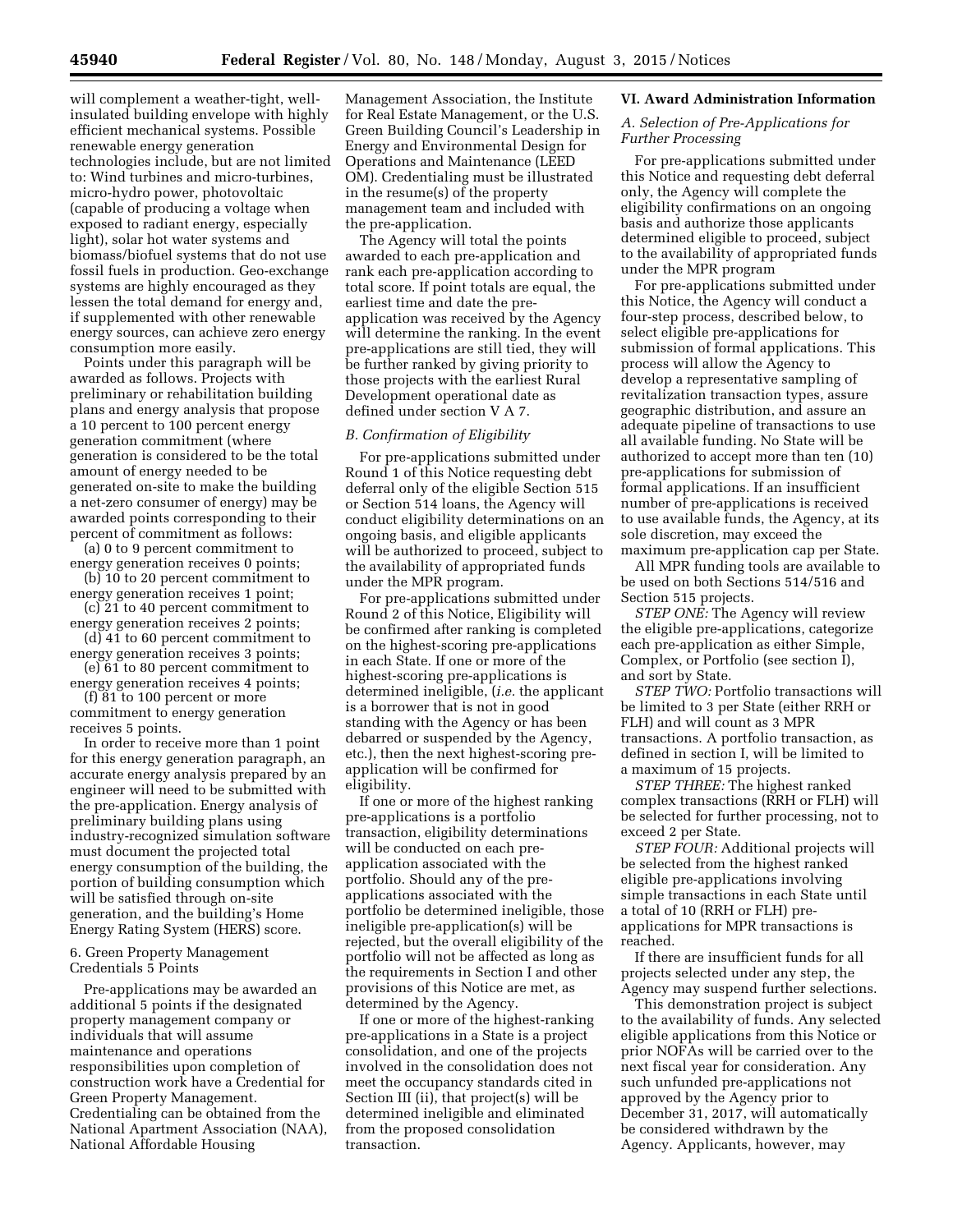reapply for funding under future Notices.

#### *B. Pre-Application Selection*

Those eligible pre-applications that are ranked and then selected for further processing will be invited to submit a formal application on SF 424, ''Application for Federal Assistance.'' Applications (SF 424s) can be obtained and completed online. An electronic version of this form may be found at: *[http://www.epa.gov/ogd/AppKit/](http://www.epa.gov/ogd/AppKit/index.htm) [index.htm.](http://www.epa.gov/ogd/AppKit/index.htm)* A hard copy may be obtained by contacting the State Office in the State where the project is located and can be submitted either electronically or in hard copy. Refer to Section VIII of this Notice, below, for a link to all Rural Development State Offices.

Those eligible pre-applications that are not selected for further processing will be retained by the Agency unless they are withdrawn according to this Notice. Applicants rejected will be notified that their pre-applications were not selected and advised of their appeal rights under 7 CFR part 11. In the event a pre-application is selected for further processing and the applicant declines, the next highest ranked pre-application of the same transaction type in that State will be selected provided there is no change in the preliminary eligibility of the pre-applicant. If there are no other pre-applications of the same transaction type, then the next highest-ranked preapplication, regardless of transaction type, will be selected.

Awards made under this Notice are subject to the provisions contained in the Agriculture, Consolidated and Further Continuing Appropriations Act, 2015, Public Law 113–235, Division E, Title 1, sections 744 and 745, regarding corporate felony convictions and corporate federal tax delinquencies. In accordance with those provisions, only selected applicants that are or propose to be corporations need submit the following form as part of their MPR application; such applicants must submit an executed form AD–3030, which can be found online at: *[http://](http://www.ocio.usda.gov/document/ad3030) [www.ocio.usda.gov/document/ad3030.](http://www.ocio.usda.gov/document/ad3030)* 

If a pre-application is accepted for further processing, the applicant must submit additional information needed to demonstrate eligibility and feasibility (such as a CNA), consistent with this Notice and 7 CFR part 3560, prior to the issuance of any restructuring offer. The Agency will provide additional guidance to the applicant and request information and documents necessary to complete the underwriting and review process. Since the character of each application may vary substantially

depending on the type of transaction proposed, information requirements will be provided as appropriate. Complete project information must be submitted as soon as possible, but in no case later than 45 calendar days from the date of Agency notification of the applicant's selection for further processing. Failure to submit the required information in a timely manner may result in the Agency discontinuing the processing of the request.

The Agency will work with the applicants selected for further processing in accordance with the following:

(a) Based on the feasibility of the type of transaction that will best suit the project and the availability of funds, further eligibility confirmation determinations will be conducted by the Agency.

(b) If an Agency-approved CNA has not already been submitted to the Agency, an Agency-approved CNA will be required (see 7 CFR 3560.103(c) and the Agency's published ''Guidance on the Capital Needs Assessment Process'' available at *[http://www.rd.usda.gov/](http://www.rd.usda.gov/programs-services/housing-preservation-revitalization-demonstration-loans-grants) [programs-services/housing](http://www.rd.usda.gov/programs-services/housing-preservation-revitalization-demonstration-loans-grants)[preservation-revitalization](http://www.rd.usda.gov/programs-services/housing-preservation-revitalization-demonstration-loans-grants)[demonstration-loans-grants](http://www.rd.usda.gov/programs-services/housing-preservation-revitalization-demonstration-loans-grants)* and the CNA Statement of Work together with any non-conflicting amendments). Agency-approved CNAs must be prepared by a qualified independent contractor, and are obtained to determine needed repairs and any necessary adjustments to the reserve account for long-term project viability.

(c) Underwriting will be conducted by the Agency. The feasibility and structure of each revitalization proposal will be based on the Agency's underwriting and determination of the MPR funding tools that will minimize the cost to the Government consistent with the purposes of this Notice.

#### *C. MPR Offers*

Approved MPR offers will be presented to successful applicants who will then have up to 15 calendar days to accept or reject the offer in writing. If no offer is made, the application will be rejected and appeal rights will be given. Closing of MPR offers will occur within six months of the obligation of MPR tools unless extended in writing by the Agency.

## **VII. Non-Discrimination Statement**

The U.S. Department of Agriculture (USDA) is an equal opportunity provider, employer, and lender. All borrowers and applicants will comply with the provisions of 7 CFR 3560.2. All housing must meet the accessibility requirements found at 7 CFR 3560.60(d).

All MPR participants must submit or have on file a valid Form RD 400–1, ''*Equal Opportunity Agreement*'' and Form RD 400–4, ''*Assurance Agreement.*''

The U.S. Department of Agriculture prohibits discrimination against its customers, employees, and applicants for employment on the basis of race, color, national origin, age, disability, sex, gender identity, religion, reprisal, and where applicable, political beliefs, marital status, familial or parental status, sexual orientation, all or part of an individual's income is derived from any public assistance program, or protected genetic information in employment or in any program or activity conducted or funded by the Department. (Not all prohibited bases will apply to all programs and/or employment activities.)

If you wish to file an employment complaint, you must contact your Agency's EEO Counselor within 45 days of the date of the alleged discriminatory act, event, or in the case of a personnel action. Additional information can be found online at: *[http://](http://www.ascr.usda.gov/complaint_filing_file.html) [www.ascr.usda.gov/complaint](http://www.ascr.usda.gov/complaint_filing_file.html)*\_*filing*\_ *[file.html.](http://www.ascr.usda.gov/complaint_filing_file.html)* 

If you wish to file a Civil Rights program complaint of discrimination, complete the USDA Program Discrimination Complaint Form (PDF), found online at: *[http://](http://www.ascr.usda.gov/complaint_filing_cust.html) [www.ascr.usda.gov/complaint](http://www.ascr.usda.gov/complaint_filing_cust.html)*\_*filing*\_ *[cust.html,](http://www.ascr.usda.gov/complaint_filing_cust.html)* any USDA office, or call (866) 632–9992 to request the form. You may also write a letter containing all of the information requested in the form. Send your completed complaint form or letter to us by mail at U.S. Department of Agriculture, Director, Office of Adjudication, 1400 Independence Avenue SW., Washington, DC 20250– 9410, by fax (202) 720–7442 or email at: *[program.intake@usda.gov.](mailto:program.intake@usda.gov)* 

Individuals who are deaf, hard of hearing or have speech disabilities and you wish to file either an EEO or program complaint please contact USDA through the Federal Relay Service at (800) 877–8339 or (800) 845– 6136 (in Spanish).

Persons with disabilities, who wish to file a program complaint, please see information above on how to contact us by mail directly or by email. If you require alternative means of communication for program information (*e.g.,* Braille, large print, audiotape, etc.) please contact USDA's TARGET Center at (202) 720–2600 (voice and TDD).

#### **VIII. Award Agency Contacts**

USDA Rural Development MFH State Office contacts can be found at *[http://](http://teamrd.usda.gov/rd/emp_services/) [teamrd.usda.gov/rd/emp](http://teamrd.usda.gov/rd/emp_services/)*\_*services/*